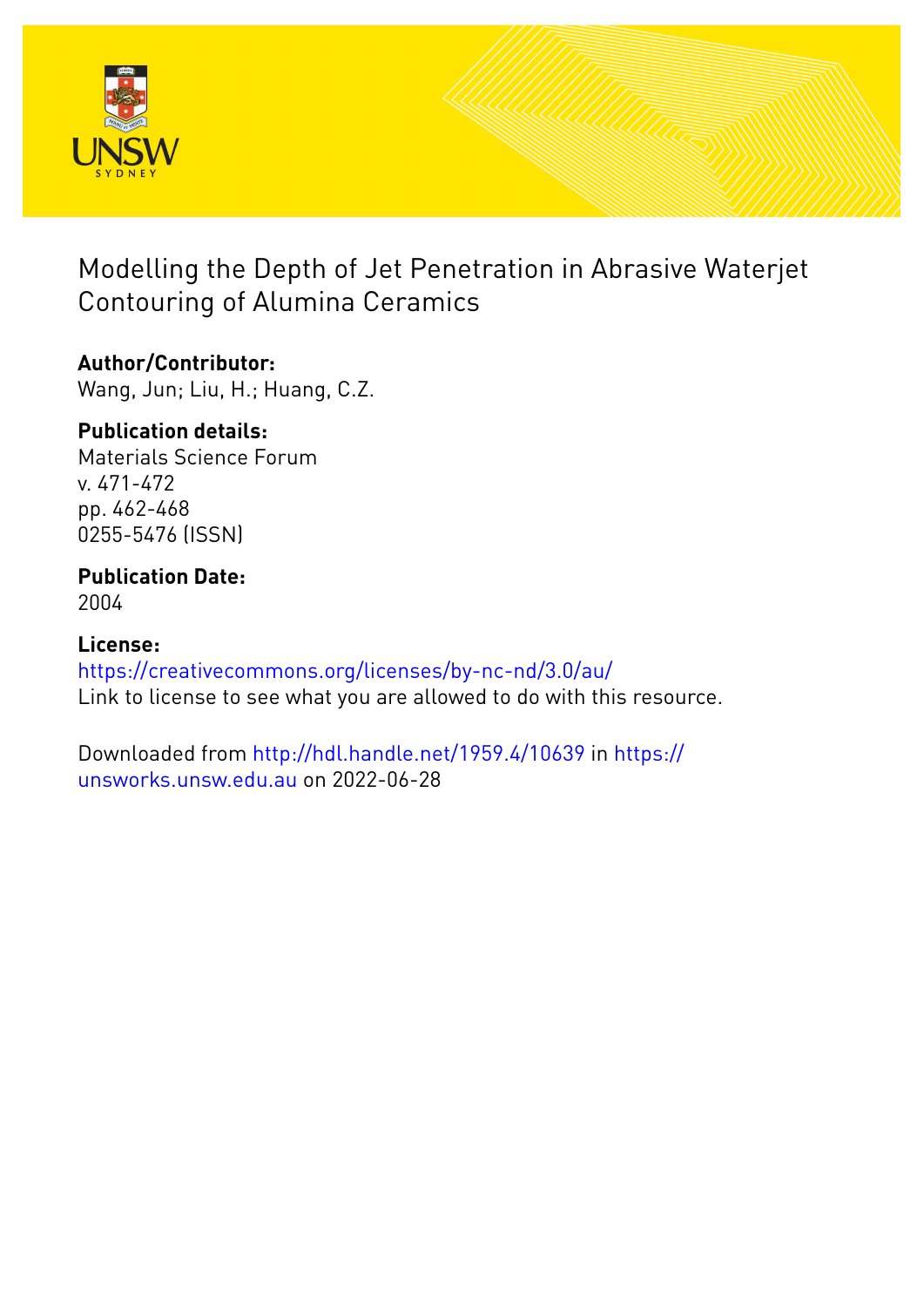## **Modelling the Depth of Jet Penetration in Abrasive Waterjet Contouring of Alumina Ceramics**

J. Wang<sup>1</sup>, H. Liu<sup>1</sup> and C. Z. Huang<sup>2</sup>

<sup>1</sup> School of Mechanical, Manufacturing and Medical Engineering, Queensland University of Technology, GPO Box 2434, Brisbane, Qld. 4001, Australia

<sup>2</sup> Centre for Advanced Jet Engineering Technologies (CaJET), Shandong University, Jinan, China

**Keywords:** Abrasive waterjet cutting; Depth of jet penetration; Contouring, Cutting performance model.

**Abstract.** Predictive mathematical models for the depth of jet penetration are presented for both straight-slit cutting and contouring by an abrasive waterjet (AWJ). The plausibility and predictive capability of the models are assessed and verified by an experimental investigation when cutting an 87% alumina ceramic. It shows that the predictions of the models are in good agreement with the experimental data.

#### **Introduction**

Abrasive waterjet (AWJ) cutting is being increasingly accepted by industry as a most promising machining technology, because of its various distinct advantages over other cutting technologies. Over the last decades, considerable research and development effort has been made to understand this machining process and the associated sciences [1-3] and the various technological performance measures, such as the depth of jet penetration, with respect to the many process parameters [4-6]. These studies have resulted in some useful guides and solution strategies for the effective and efficient use of this technology in machining various materials. Furthermore, investigations have been made to develop new cutting techniques, such as forwards angling the jet, controlled nozzle oscillation and multipass cutting, to enhance the AWJ cutting performance and its application domain [1,4,7-9]. In order to more effectively control and optimize the AWJ machining process, it is essential that predictive mathematical models for the various cutting performance measures be developed and considerable research effort has been made towards this direction. Predictive models for some major cutting performance measures have been developed using empirical (i.e. regression analysis) and fundamental (or analytical) approaches. The most promising ones are those using the erosion theories, fractural mechanics and an energy conservation approach [1].

Despite these efforts, there is a general lack of predictive models for the various cutting performance measures. This lack is mainly because of the complex nature of the AWJ cutting process and the fact that many aspects of this process are still not fully understood, such as the particle interference and fragmentation for which there are no available models. As a result, most mathematical modeling approaches often result in predictive models with unknown factors, so that these models are of little practical use. Moreover, little work has been reported on AWJ contouring or profile cutting, although this is a more common cutting process than straight-slit cutting. As a special feature of jet cutting, striations or wavinesses are formed at the lower region of the machined surface. These striations have a backward drag angle whose magnitude increases as the jet cuts into the workpiece and the jet traverse speed increases. In profile cutting, this jet drag nature coupled with the varying jet traverse direction result in not only removing more material on the outer kerf wall, forming different kerf tapers on the two kerf walls [1], but also the reduction of jet energy in the direction of jet penetration, reducing the depth of jet penetration.

This paper presents a depth of jet penetration (or depth of cut) model for AWJ cutting of alumina ceramics. A dimensional analysis technique is used to formulate the jet penetration model for both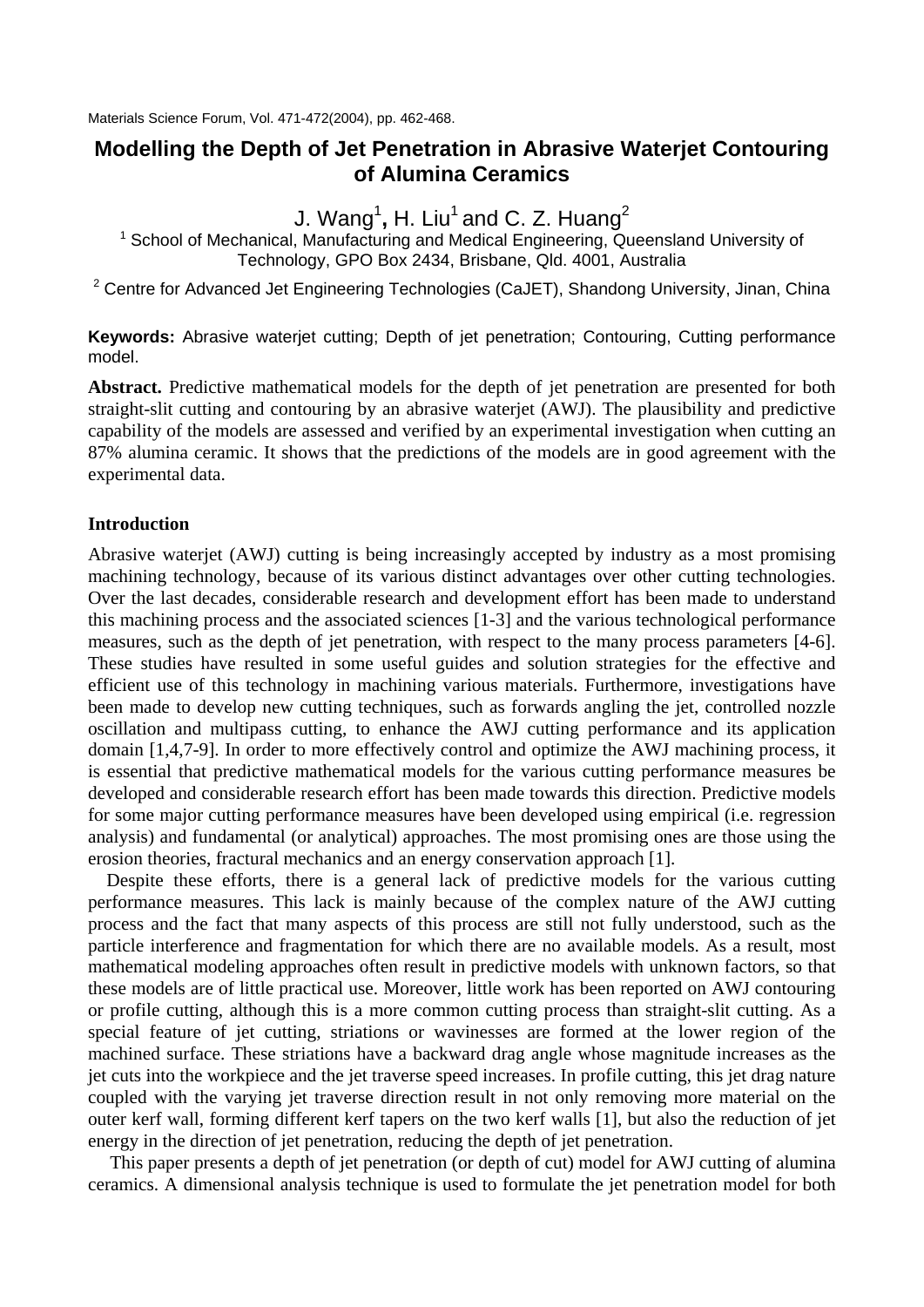straight and contour cutting. The plausibility and predictive capability of the model are assessed by analyzing the model predictions and by comparing with the experimental results.

#### **Depth of Jet Penetration Model**

AWJ cutting process involves a large number of parameters that affect the cutting performance, such as the depth of jet penetration. In addition, a number of phenomena, such as particle interference and fragmentation, exist in abrasive jet cutting. At this stage of development, there is no sufficient knowledge of these phenomena [1,6]. Therefore, to consider all these variables and phenomena is either impossible or results in many unknown parameters in the final equation, making the model unrealistic for practical use. For the same reasons, a number of mathematical models in the literature that were developed using fundamental approaches are very complicated and require a large number of parameters to be determined before the models are of any practical use. In the present study, a dimensional analysis technique will be used to develop the depth of jet penetration model considering the major process parameters, while experimental data will be used to allow for the unpredictable phenomena. The model for straight-slit cutting will be developed first.

The material removal rate,  $V_t$ , can be expressed as a function of the cross-sectional area of cutting front (depth of cut, *h*, multiplying kerf width, *w*) and jet traverse (feed) speed, *u*; namely,

$$
V_t = h w u \tag{1}
$$

By ignoring the variation of kerf width along the depth, and assuming that the kerf width is equal to the effective jet diameter (within which the particles have energy above the threshold value for removing target material), which is in turn equal to the nozzle diameter. Therefore, Eq. (1) becomes

$$
V_t = h d_j u \tag{2}
$$

Consequently, the depth of jet penetration is given by

$$
h = \frac{V_t}{d_j u} \tag{3}
$$

The material removed in AWJ cutting may be considered as an accumulation of material removed by numerous individual particles. If the abrasive mass flow rate is  $m_a$  and the average mass of a particle is  $m_p$ , the material removal rate may be given by

$$
V_t = C_0 \frac{m_a}{m_p} V_s \tag{4}
$$

where  $V_s$  is the material removed by a single particle, and  $C_0$  is an efficiency factor to allow for the fact that not all particles are involved in the erosion process and some particles do not have sufficient energy to cut the material. If assuming that the shape of particles is spherical, the mass of a particle is given by

$$
m_p = \frac{\pi}{6} d_p^3 \rho_p \tag{5}
$$

where  $d_p$  is particle diameter and  $\rho_p$  is particle density.

It is now essential to develop the volume of material removed by individual particles. It has been established that the erosion process of brittle material, such as ceramics, is controlled by the formation and propagation of cracks [10,11]. Further, the material removed by a single particle can be estimated in terms of the target material properties (fracture toughness, hardness, flow strength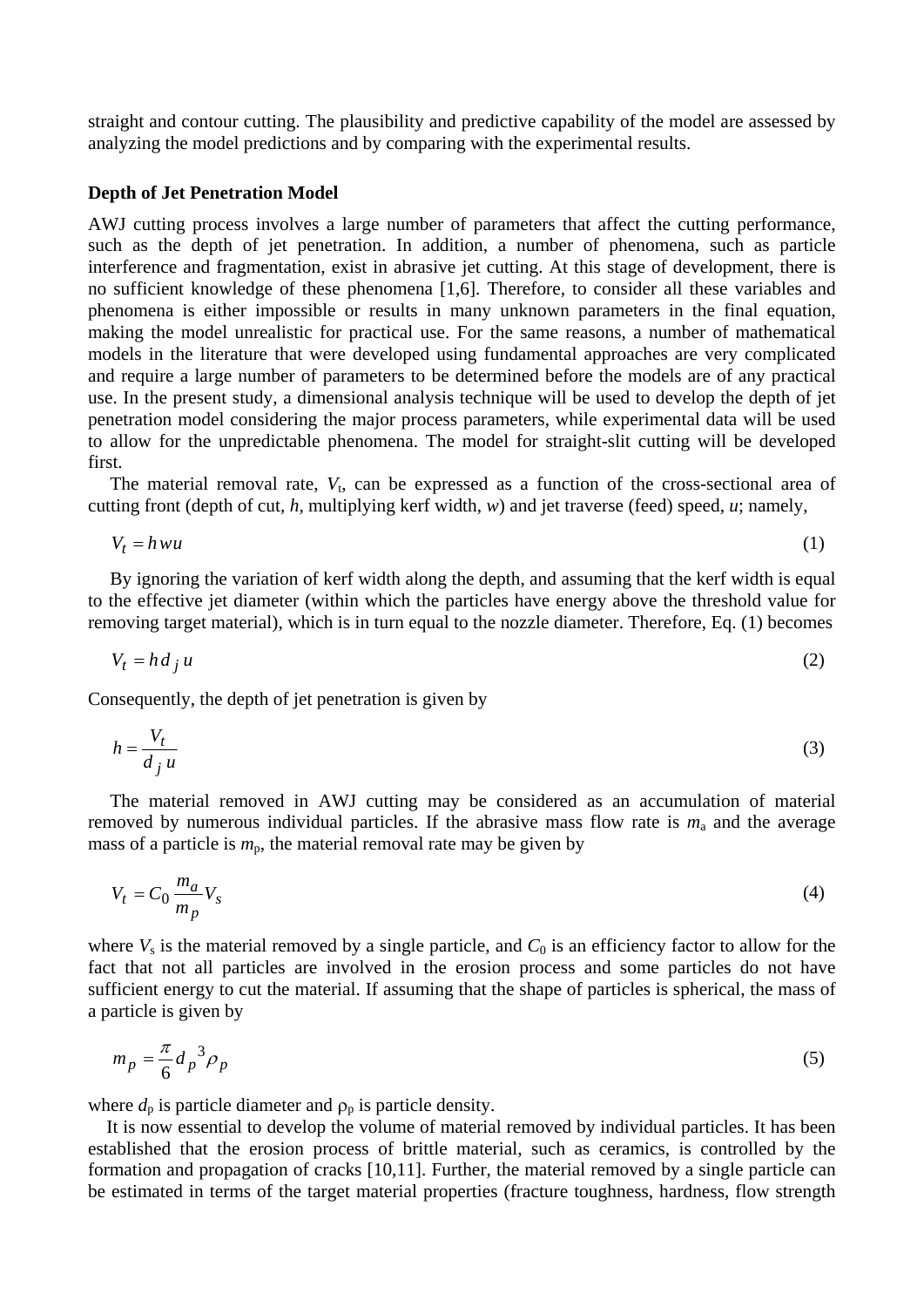etc.) and particle properties represented by the velocity, density, shape and size of a particle [12]. However, it is not realistic to include all material properties in modeling the AWJ cutting performance. In the present work, the material removed by a single particle is considered as a function of the particle mass  $m_p$ , particle velocity  $v_p$ , local particle attack angle α, and the flow strength of the target material  $\sigma$ , i.e.

$$
V_s = \phi(m_p, v_p, \alpha, \sigma) \tag{6}
$$

A dimensional analysis technique [13] is employed to establish the relationship of material removal by a particle and the other variables in Eq. (6). With this technique, all variables appearing in a problem can be assembled into a smaller number of independent dimensionless products (or groups  $\pi$ <sub>i</sub>) using the constraint that all products formed must have the same dimension. The relations connecting the individual variables can be determined by algebraic expressions relating each dimensionless product [13,14]. All the variables depend on three fundamental dimensions, i.e. length L, mass M and time T. Since  $\alpha$  is already a dimensionless variable and can form a product on its own, one more independent dimensionless product can be formed and the two products are given by

$$
\pi_1 = \frac{\sigma V_s}{m_p v_p^2}, \quad \pi_2 = \alpha \tag{7, 8}
$$

Applying the functional relationship between these two products and the power law formulation, the dimensional equation is given by

$$
\frac{\sigma V_s}{m_p v_p^2} = C_1 \alpha^a \tag{9}
$$

$$
\text{or } V_s = C_1 \frac{m_p v_p^2}{\sigma} \alpha^a \tag{10}
$$

If assuming the particles are evenly distributed across the jet and their velocity is the same as that of their surrounding water, the particle velocity,  $v_p$  can be obtained using the momentum transfer equation, i.e.

$$
v_p = k_1 \left(\frac{m_w}{m_w + m_p}\right) v_j \tag{11}
$$

where  $v_i$  is the waterjet velocity before it is mixed with abrasives,  $m_w$  is the water mass flow rate, and  $k_1$  is a factor to consider the momentum transfer efficiency. The particle velocity,  $v_p$ , is assumed to be the velocity of the water-particle slurry jet. To work out the mass ratio term in Eq. (11) will make the model complicated. Therefore, the ratio term is approximated as a constant,  $k_2$  to simplify the derivation. For the process conditions used in the experiments of this study, this approximation only results in less than 2.5% error for the mass ratio and even smaller error for the final depth of cut. Thus, Eq. (11) can be re-written as

$$
v_p = k_1 k_2 v_j \tag{12}
$$

If assuming that the energy loss in the system is negligible, the velocity of waterjet,  $v_i$ , can be found by using the Bernoulli's equation, viz,

$$
v_j = \sqrt{2P/\rho_w} \tag{13}
$$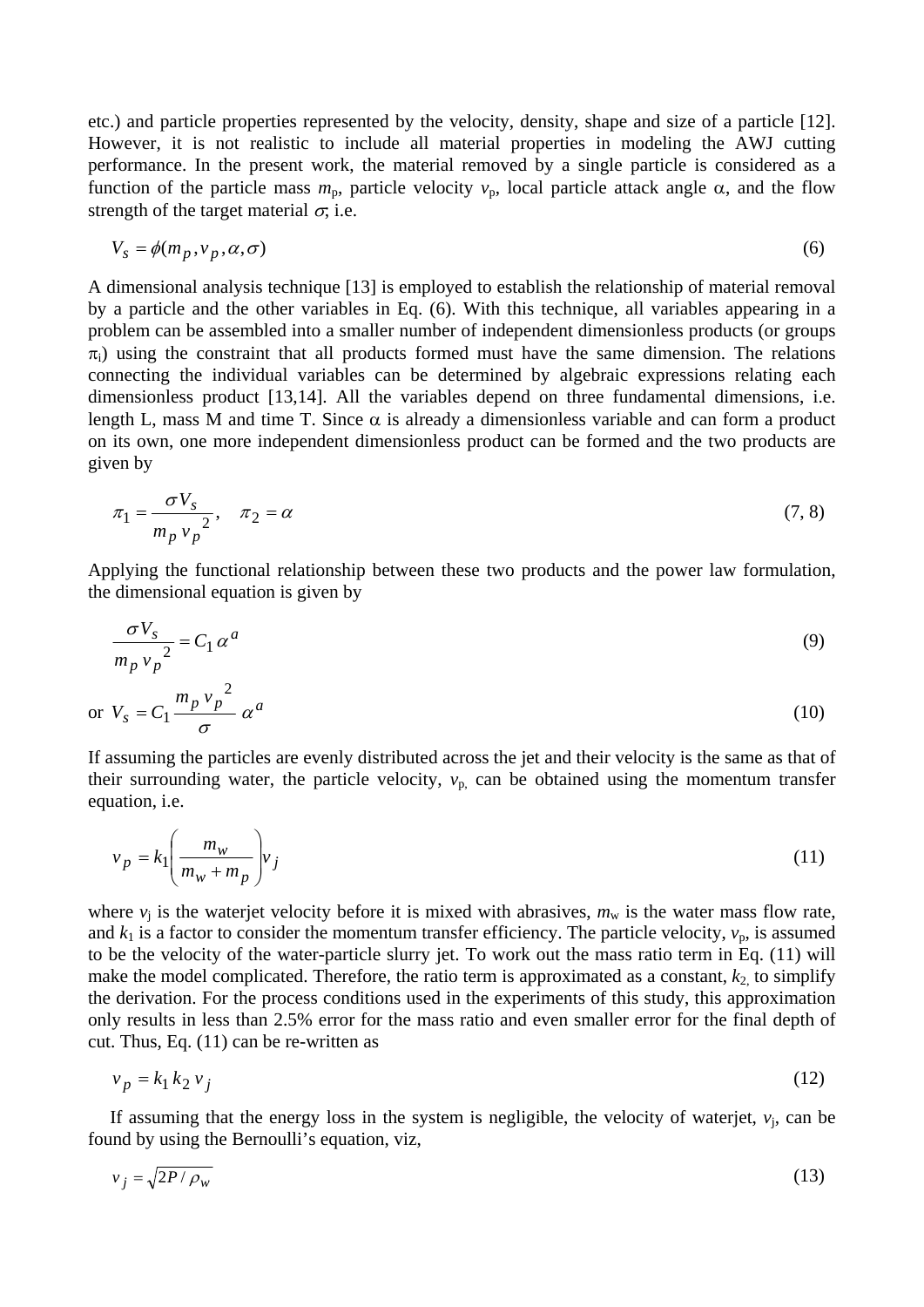where *P* is water pressure and  $\rho_w$  is water density. Substituting Eqs. (12) and (13) into Eq. (10) gives

$$
V_s = 2C_1 \frac{\left(k_1 k_2\right)^2 P m_p}{\rho_w \sigma} \alpha^a \tag{14}
$$

The magnitude of local particle attack angle,  $\alpha$ , varies as the depth of cut increases. However, the exact nature of this variation is not clear and there is no model to describe this angle. Thus, the average particle attack angle is used in this study and its value is determined by a dimensional analysis technique. According to reported the investigations [15], jet attack angle depends on the profile of the cutting front which in turn depends on jet traverse speed *u*, abrasive mass flow rate  $m_a$ , material flow strength  $\sigma$ , and nozzle diameter  $d_i$ . For given abrasive particles, the abrasive mass flow rate, *m*a, may be represented by the number of particles, *n* for given particle density and size. Further, water pressure, *P*, is related to the water and particle velocity in a jet and affects material removal and particle flow direction. Therefore, water pressure should be included in the analysis. Thus, the average particle attack angle is given by

$$
\alpha = f(P, u, n, d_j, \sigma) \tag{15}
$$

Using dimensional analysis, three independent dimensionless groups can be formed; namely,

$$
\pi_1 = \frac{\sigma}{P}, \ \pi_2 = \frac{u}{n d_j}, \ \pi_3 = \alpha \tag{16, 17, 18}
$$

The three groups are related by the function

$$
\pi_3 = \varphi(\pi_1, \pi_2) \tag{19}
$$

Applying the power law formulation gives

$$
\alpha = C_2 \left(\frac{\sigma}{P}\right)^b \left(\frac{u}{n d_j}\right)^c \tag{20}
$$

Consequently, substituting Eqs. (5), (14) and (20) into Eq. (4), and replacing *n* by  $m_a/m_p$ , give the general form of material removal rate as

$$
V_t = C \frac{m_a P}{\rho_w \sigma} \left(\frac{\sigma}{P}\right)^{a_1} \left(\frac{\pi d_p^3 \rho_p u}{6m_a d_j}\right)^{a_2}
$$
 (21)

where  $C$ ,  $a_1$  and  $a_2$  are generalized constants. From Eq. (3), the depth of cut equation for straightslit cutting is

$$
h = C \frac{m_a P}{\rho_w \sigma u d_j} \left(\frac{\sigma}{P}\right)^{a_1} \left(\frac{\pi d_p^3 \rho_p u}{6m_a d_j}\right)^{a_2}
$$
 (22)

In AWJ contouring, it has been reported that the depth of cut slightly increases as the curvature of the cut profile increases [16]. To consider this effect, a proportionality factor, *k*, is introduced which can be determined from experimental data. Thus the equation for contouring is

$$
h_r = k h \tag{23}
$$

Eqs. (22) and (23) are the general form of the depth of jet penetration models. For a given work material, the constants in the models can be determined from cutting tests.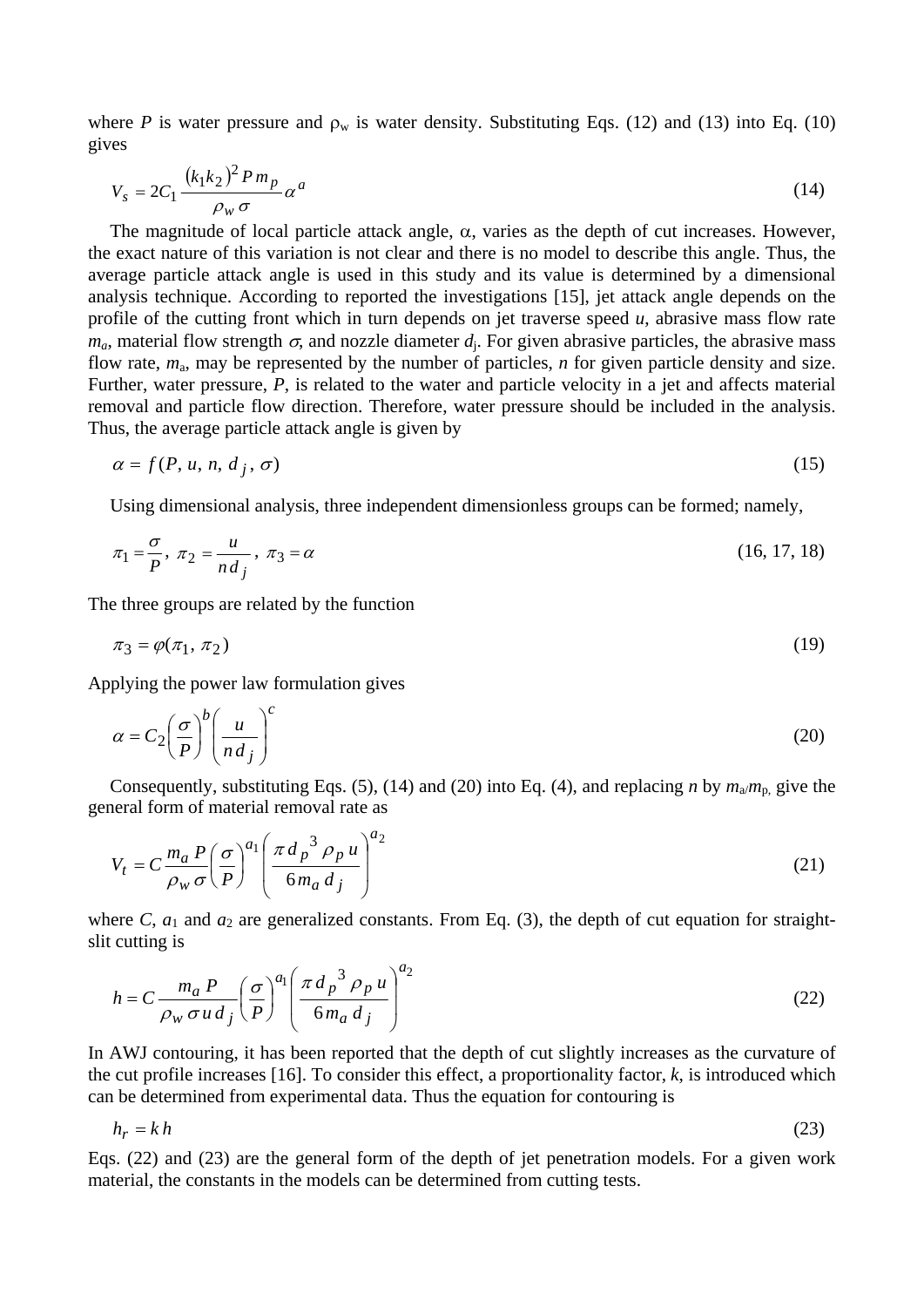

Fig. 1. Predicted and experimental depth of cut for straight cutting (standoff distance *d*=2mm).



Fig. 2. Predicted and experimental depth of cut for contouring.



Fig. 3. Percentage deviations of the model predictions from the experimental data: (a) Straight-slit cutting, (b) Contouring.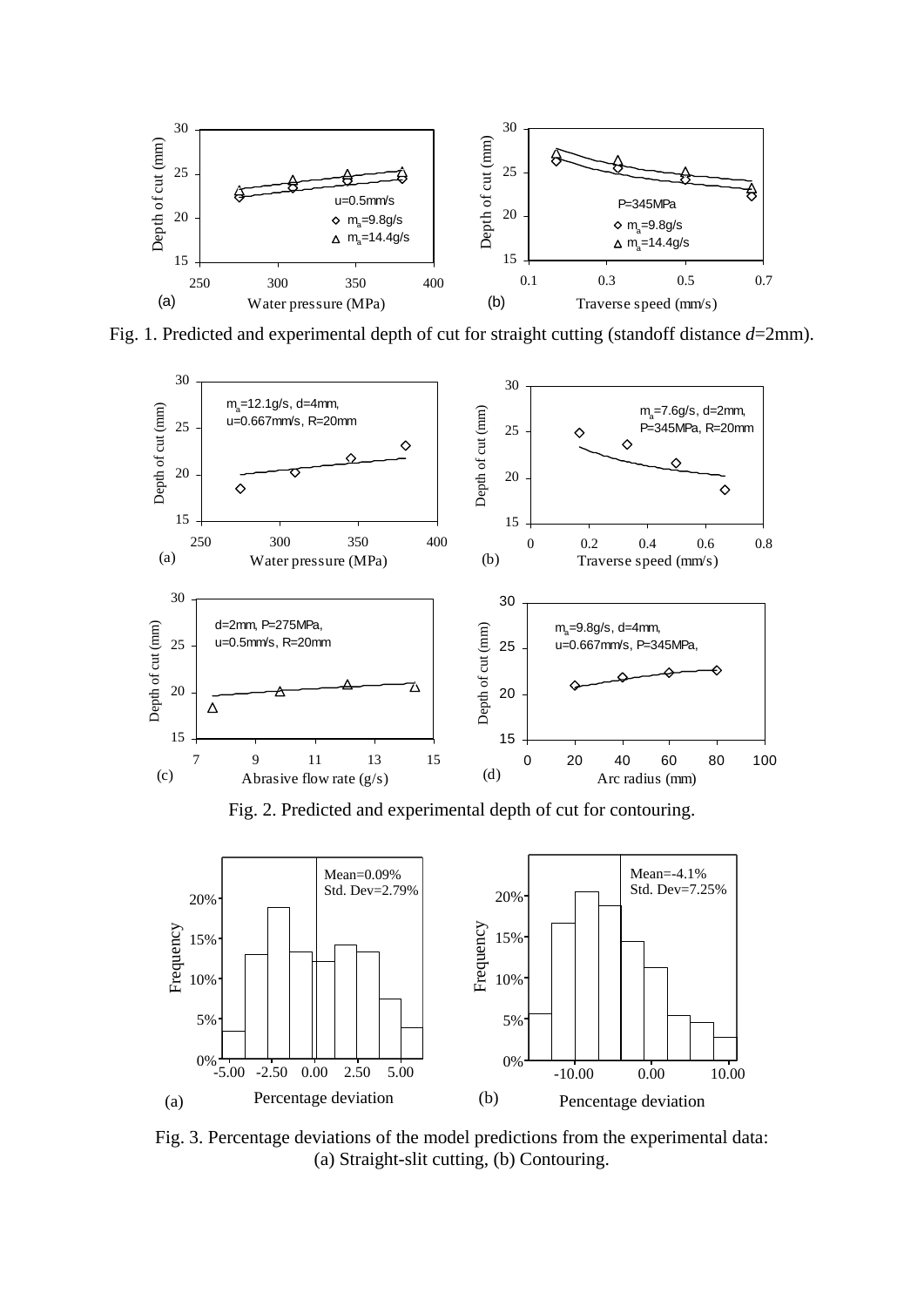#### **Experimental Work**

The experiment was conducted on a Flow International waterjet cutter that was equipped with a model 20X dual intensifier high output pump (up to 380 MPa) and a five axis robot positioning system. The specimens were 87% alumina ceramic slabs of 25.4 mm thickness. The effect of contour curvature or arc radius was studied under different water pressures, nozzle traverse speeds, abrasive mass flow rates and standoff distances. Specifically, five levels of arc radius (*R*=0, 20, 40, 60 and 80mm), four levels of nozzle traverse speed (*u*=0.167, 0.333, 0.5 and 0.667mm/s), four levels of water pressure (*P*=275, 310, 345 and 380MPa), four levels of abrasive mass flow rate  $(m_a=7.6, 9.8, 12.1, and 14.4g/s)$  and four levels of standoff distance  $(d=2, 3, 4, \text{ and } 5\text{mm})$  were considered in the experimental design. The 'zero' radius represents a special case of contouring, i.e. sharp corner cutting, while its straight segments provided the opportunity to compare straight cutting with contouring. A single level of jet impact angle  $(90^{\circ})$  was used. The abrasive was 80 mesh almandine garnet sand. Other parameters that were kept constant were: orifice diameter=0.33 mm, nozzle diameter=1.02 mm, and nozzle length=76.2 mm. Using a statistical experimental design (the orthogonal arrays), a total of 104 cuts of 30mm long were performed. A Sigma Scope 500 profile projector was used to measure the depth of cut for each test.

#### **Model Assessment**

Based on the experimental data, a regression analysis has been carried out to determine the constants in Eqs. (22) and (23) at a 95% confidence interval. The final depth of cut equation for AWJ cutting of straight slits on an 87% alumina ceramic is given by

$$
h = 5362.77 \frac{m_a P}{\rho_w \sigma u d_j} \left(\frac{\sigma}{P}\right)^{0.735} \left(\frac{\pi d_p{}^3 \rho_p u}{6m_a d_j}\right)^{0.895} \tag{24}
$$

or

$$
h = 3005.33 \frac{m_a^{0.105} P^{0.265} \rho_p^{0.895} d_p^{2.685}}{u^{0.105} \rho_w \sigma^{0.265} d_j^{1.895}}
$$
(25)

and the corresponding equation for AWJ contouring is

$$
h_r = \left(1 - \frac{1}{9.15 + 0.000164R^{2.875}}\right)h \qquad (\text{for } R \neq 0)
$$
 (26)

The above equations are valid for the conditions specified in the Experimental Work. In these equations, *h*, *d*<sub>j</sub> and *d*<sub>p</sub> are in mm, *m*<sub>a</sub> is in g/s, *u* is in mm/s,  $\rho_w$  and  $\rho_p$  are in kg/m<sup>3</sup>, and *P* and  $\sigma$  are in MPa.

Figs. 1 and 2 show the predicted trends (in lines) and experimental data (in symbols) for straight and contour cutting, respectively. It can be noticed from the predicted trend lines that the depth of cut increases with a decrease in jet traverse speed and an increase in water pressure, abrasive mass flow rate and contour curvature. These trends are consistent with the findings of earlier investigations [1,16]. An increase in water pressure increases the particle energy so that the overall material removal rate is increased. If the kerf width remains approximately unchanged with water pressure, this will increase the depth of cut from Eq. (1). By contrast, an increase in jet traverse speed reduces the number of particles impacting on a given length of kerf, reducing the depth of cut. Increasing abrasive flow rate increases the number of particles in the jet which in turn increases the material removal rate and depth of cut according to Eq. (4). As discussed earlier in this paper, the varying jet traverse direction reduces jet energy in the direction of jet penetration and hence